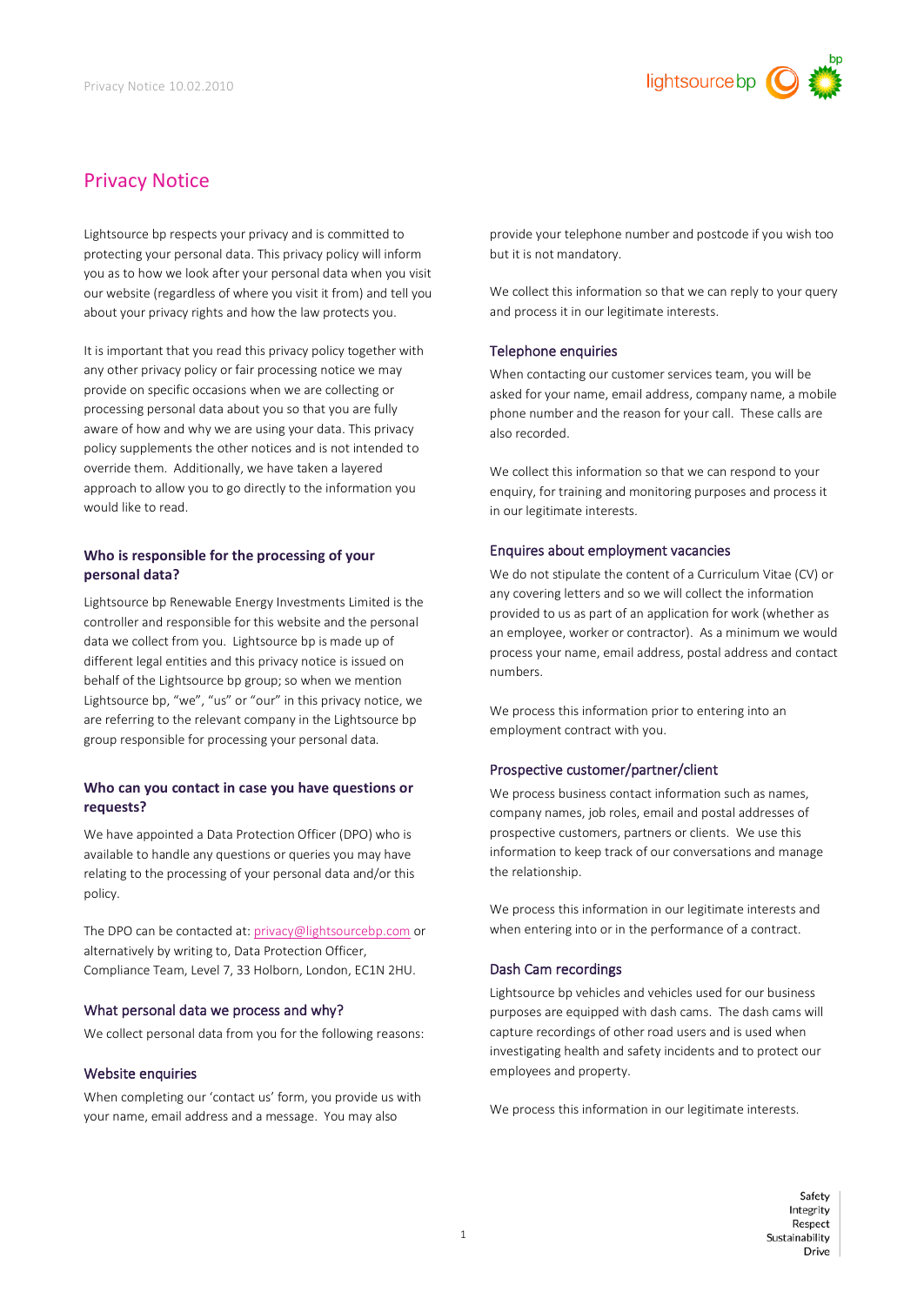

# Subscribe to our service, publications, or request marketing to be sent to you

You may sign up to our services and newsletters by providing your email address through our website or by telephoning us with the request. We send such materials electronically and collect your email address to be able to do so.

We process this information with your consent, and you may withdraw your consent at any time.

#### Give us feedback

We may ask you for feedback or you may provide it of your own accord, we use the information you provide to improve our services and deal with the comments raised.

We process this information in our legitimate interests.

## **Cookies**

We use cookies on our websites but take care to give you control over their use. Cookies help us to provide you with a better experience when you browse our website and also allow us to make improvements to our site.

If you would like more information on how we process cookies, please see our Cookie Policy document, which is available here.

## **How long we keep your information and how we secure it**

We only retain your data for as long as required by law or where we have an appropriate business justification.

For further information on how long personal data is likely to be kept before being removed from our systems and databases, please contact us a[t privacy@lightsourcebp.com,](mailto:privacy@lightsourcebp.com) or by writing to the Data Protection Officer, Compliance Team Level 7, 33 Holborn, London, EC1N 2HU.

#### **Protecting your personal data**

We have implemented a set of technical and organisational security measures to protect your personal data against unlawful or unauthorised access, use of modification, in addition to protection against accidental loss or damage.

Your personal data will only be processed by a third-party Processor if that Processor agrees to comply with a set of

agreed contractual clauses, in addition to appropriate technical and organisational security measures.

Appropriate security means ensuring controls are in place to protect the confidentiality, integrity, and availability of your personal data:

- Confidentiality: we will protect your personal data from unlawful disclosure to third parties.
- Integrity: we will protect your personal data from being modified by unauthorised third parties.
- Availability: we will ensure that authorised parties are able to access your personal data when needed.

In addition, we limit access to your personal data to those employees, agents, contractors and other third parties who have a business need to know. They will only process your personal data on our instructions, and they are subject to a duty of confidentiality.

#### **Disclosure of personal data**

Depending on the purposes for which we collect your personal data, we may disclose it to the following categories of recipients, who will then process your personal data only within the context of the purposes detailed below.

## Within our organisations and our group:

We share personal data within our subsidiary companies' and different legal entities. We do this to provide our services to you such as during the negotiations of a sale, to answer queries etc.

## Third party business partners:

From time to time, we may disclose your personal data to trusted organisations who handle services on our behalf.

When we disclose your personal data, we take steps to ensure that any third-party partners who handle your personal data comply with data protection legislation and protect your personal data appropriately. We only disclose the information that is necessary for them to provide the following services:

- Providers of IT related services.
- Customer contact centres or forms: to help us deal with your queries and be able to respond to any of your queries or solving any issue which may be identified.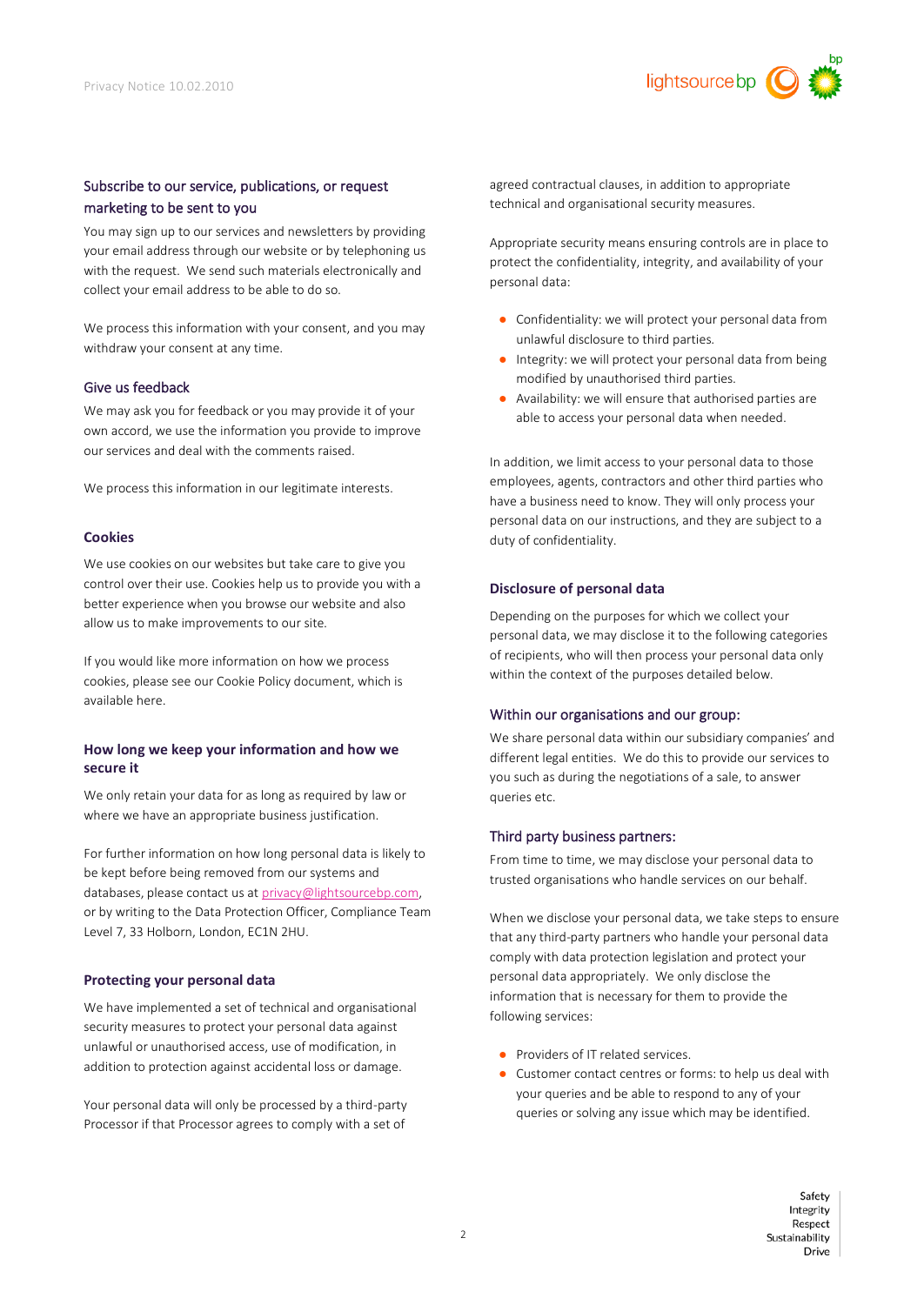

● Professional advisers such as lawyers, bankers, auditors, and insurers who provide consultancy, banking, legal, insurance and accounting services.

In certain circumstances, we are under a legal obligation to share your personal data to official bodies, such as HMRC, Regulators and other such authorities.

We do not sell personal information collected through this site.

#### **International data transfers**

We operate globally and depending on the service we are providing, your personal data may be transferred, stored and processed by us in countries outside the UK and the EEA.

When this happens, we will put specific measures in place to ensure that your data is given the same protection it would receive in the UK and EEA. If you have any questions about this or would like copies of the safeguards in place for a specific set of processing, then please contact us.

### **Your rights**

We want to be as transparent as possible with you, so that you can make meaningful choices about how you want us to use your Personal Data. To exercise your Rights under Data Protection Law, please contact our DPO at privacy@lightsourcebp.com or write to us at, Data Protection

Officer, Compliance Team Level 7, 33 Holborn, London, EC1N 2HU.

# Your choices on how you want to be contacted and withdrawing consent

If you no longer wish to hear from us, you can tell us by contacting us.

#### Your Right to Access

You have the right to know whether or not we are processing your personal data, to access that information and additionally specified information regarding how we process your information.

#### Your Right to Rectification

If you find any mistakes in your personal data, you find it incomplete or incorrect, you may also ask us to correct or amend it. This can be done by providing details of your request to us, using the contact details provided.

#### Restriction of Processing

You have the right to ask us to restrict the Processing of your personal data. This may be whilst we check the accuracy of the information, we hold on you. This can be done by providing details of your request to us, using the contact details provided.

# Right to Object to Processing

You have the right to object to the use of your personal data for direct marketing purposes. You may also object to us sharing your personal data with a third party for the same purpose.

#### Right to Object to Automated Decision Making

You have the right to object to the use of automated decision making. We do not currently make decisions solely by automated means and so this will not apply to you.

#### Your Right to Erasure

You have the right to ask us to delete your personal data. If you do, please provide details of your request to us, using the contact details provided. We will assess your request and if we are able to erase your data we will inform you of the outcome.

#### Your Right to Data Portability

You have the right to request that data you have provided is sent to you in a structured, commonly used and machinereadable format and have the right to transmit that data to another organisation. This can be done by providing details of your request to us, using the contact details provided.

#### Making a complaint

If you wish to make a complaint, please contact our Data Protection Officer. If you are unhappy with the response from the Data Protection Officer then you have the right to lodge a complaint with a Supervisory Authority. We are registered with the Information Commissioner's Office in the UK but you may also complain to a Supervisory Authority in your country of residence.

#### Policy changes

When we make changes to this Policy or the way in which we process your personal data, we will draw your attention to this either through updates to this Policy on our website, through our service lines or by another means of communication such as email.